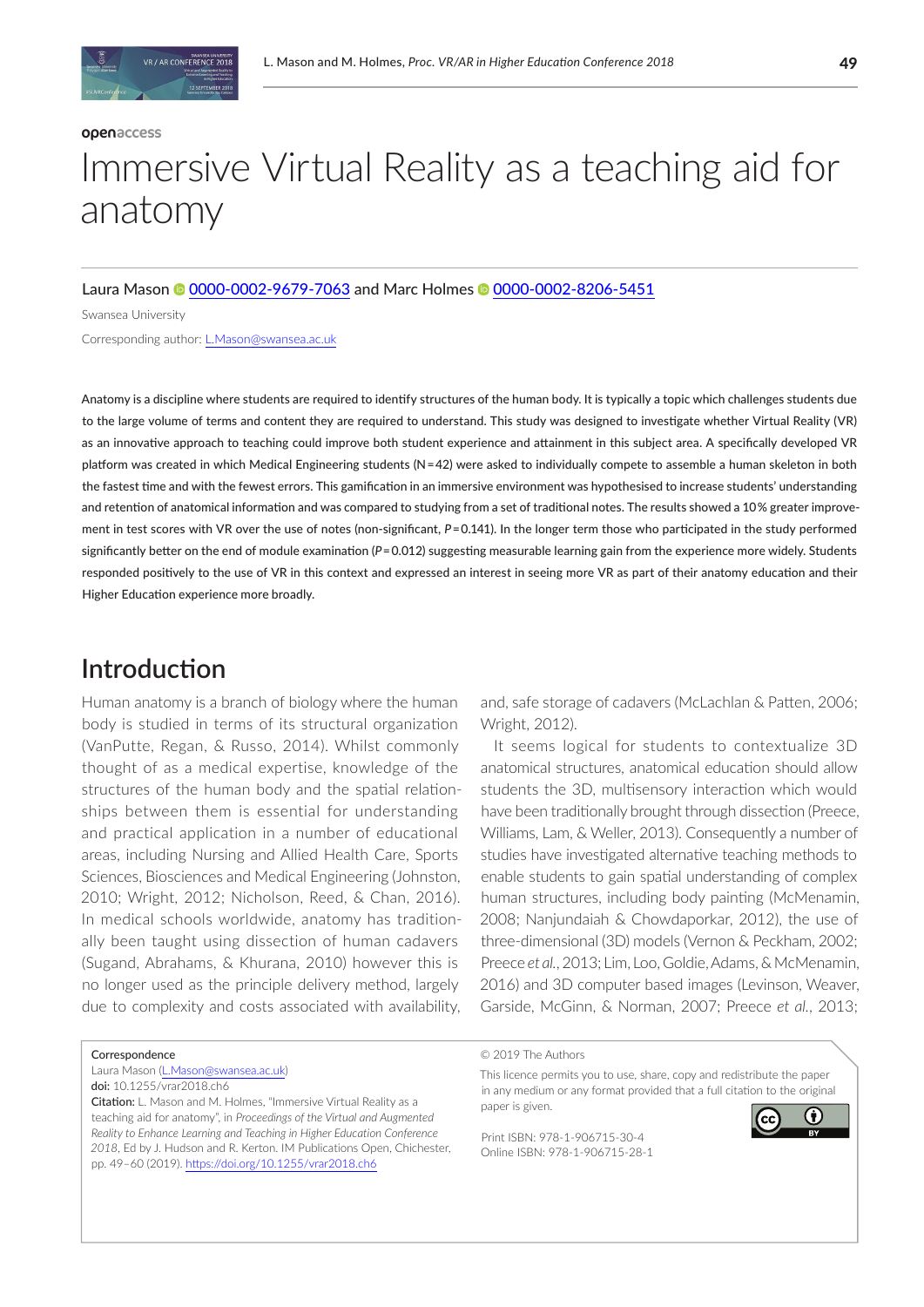Webster, 2015; Peterson & Mlynarczyk, 2016). Findings from these studies have been mixed with some evidencing improved learning (Hackett & Proctor, 2016) and others finding little (Codd & Choudhury, 2011), or even negative (Levinson *et al.*, 2007) effect on learning. Khot, Quinlan, Normand, and Wainman (2013) sought to compare the effectiveness of a plastic model, a static computer-based model and a VR computer-based model on students' learning of pelvic anatomy. They found that both forms of computer-based model were inferior to the 3D plastic model for students' learning and suggested that this may be related to students' cognitive load (Sweller, 1994) during computer-based learning.

Consistent with the advancement in the study of anatomy, the evolution of VR in an educational setting is largely attributable to advances in clinical medical training (Satava, 1993). Alongside the development of flight simulators (Loftin, Wang, Baffes, & Hua, 1988) the area of surgical simulation has been a driving force in the development of VR environments where students can be immersed and interact to develop competence in a safe but realistic environment (Seymour *et al.*, 2002; Hariri, Rawn, Srivastava, Youngblood, & Ladd, 2004; Botezatu, Hult, Tessma, & Fors, 2010). Immersive VR refers to a VR environment where real-world surroundings are replaced with an artificial environment in which users can suspend reality and fully engage with the created environment. Typically, this is done using a head mounted display and differs significantly from computer-based systems frequently described as VR in the literature (Seymour *et al.*, 2002; Levinson *et al.*, 2007; Codd & Choudhury, 2011). Burdea and Coiffet (2003) list the main features of VR as immersion, interaction and imagination.

A 2014 meta-analysis by Merchant, Goetz, Cifuentes, Keeney-Kennicutt, and Davis investigates the effectiveness of VR based instruction on students' learning outcomes. They conclude that while simulations and virtual worlds are shown to be effective, students' performance is enhanced most when they conduct individual games in VR, and, that students are able to retain their knowledge beyond short-term learning in this way. Therefore, the aims of this study were threefold;

- 1. We aimed to develop a tailored VR task with elements of gamification to allow students to explore the human skeleton in an immersive environment.
- 2. We investigated the potential learning gain from completing the VR task in both the short- and longerterm and its effects on student attainment.

3. We aimed to gather student's opinions on the VR task and the use of VR as part of their higher education experience more widely.

## Aim 1: Application development Hardware design choices

From our prior training, three possible choices were considered:

- 1. Google Cardboard 3 Degree Of Freedom (3DoF) VR headset.
- 2. Mobile phone Augmented Reality (AR) via Vuforia 6 Degree Of Freedom (6DoF) handheld AR.
- 3. Room-scale VR via a HTC Vive on SteamVR 6 Degree Of Freedom (6DoF)VR headset and 2 X 6DoF controllers.

There were 3 main aspects to consider in selecting hardware: controls, available computer power and price. Each is summarized in Table 1 in relation to the available options.

Our decision was to opt for a room-scale VR kit (HTC Vive). This set-up was the most suitable to allow for full 3D understanding due to its unrestricted head movements and the wide range of gamification elements possible with 2 6DoF VR controllers.

#### Software

The software solution options were:

- 1. Build our own VR engine;
- 2. Unity3D, and,
- 3. Unreal Engine.

As there were time constraints surrounding this project, we did not have time to build our own VR engine thus the existing commercial options remained.

Unity3D and Unreal have two different price models; Unity3D has a paid-per-developer seat and Unreal has a percentage of income model. While both Unity and Unreal have terms under which they can be used for non-commercial applications, these specify that applications must be educating the students in Unity or Unreal use and development; this does not apply to this project as it is part of the standard education of anatomy and will not teach the students about Unity or Unreal. There are also plans to use the application for advertising of the University course and possible subsequent commercial sale. Unity3D provided a standard price, whereas the Unreal percentage model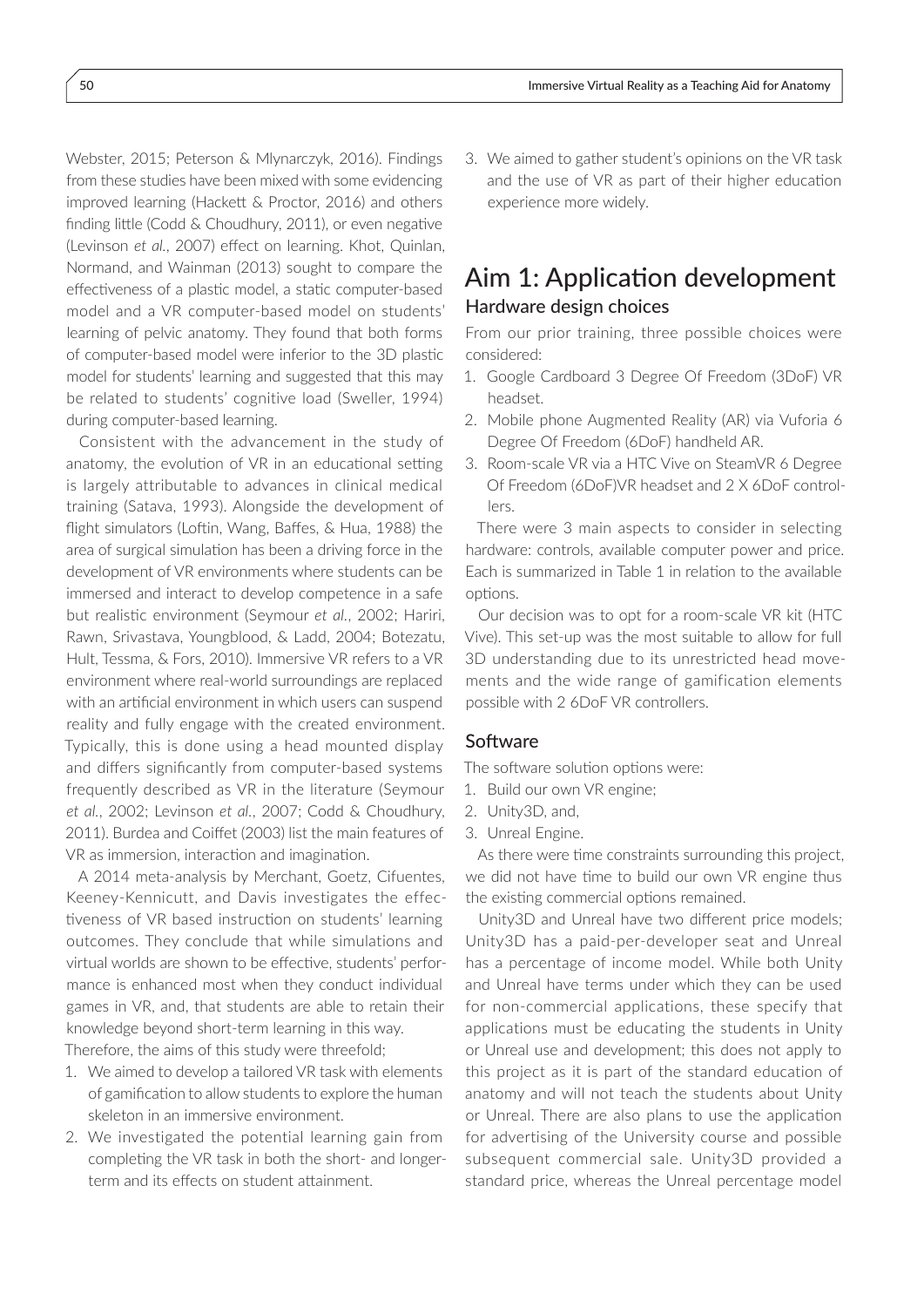|                 | Controls                                                                                                                                                                                                                                                                                                                                                                                                                                                                                                                                                                                                                                                                     | Power                                                                                                                                                                                                                                                                                                                                                                                                                                                        | Price                                                                                                                                                                                     |
|-----------------|------------------------------------------------------------------------------------------------------------------------------------------------------------------------------------------------------------------------------------------------------------------------------------------------------------------------------------------------------------------------------------------------------------------------------------------------------------------------------------------------------------------------------------------------------------------------------------------------------------------------------------------------------------------------------|--------------------------------------------------------------------------------------------------------------------------------------------------------------------------------------------------------------------------------------------------------------------------------------------------------------------------------------------------------------------------------------------------------------------------------------------------------------|-------------------------------------------------------------------------------------------------------------------------------------------------------------------------------------------|
| Google          | Limited head movement                                                                                                                                                                                                                                                                                                                                                                                                                                                                                                                                                                                                                                                        | Google Cardboard runs on                                                                                                                                                                                                                                                                                                                                                                                                                                     | Google Cardboard pro-                                                                                                                                                                     |
| Cardboard       | (3DoF).                                                                                                                                                                                                                                                                                                                                                                                                                                                                                                                                                                                                                                                                      | mobile chipsets found in                                                                                                                                                                                                                                                                                                                                                                                                                                     | vides a cheap option as a                                                                                                                                                                 |
|                 |                                                                                                                                                                                                                                                                                                                                                                                                                                                                                                                                                                                                                                                                              | smartphones, which have                                                                                                                                                                                                                                                                                                                                                                                                                                      | "bring your own device"                                                                                                                                                                   |
|                 | Single input.                                                                                                                                                                                                                                                                                                                                                                                                                                                                                                                                                                                                                                                                | low processing power.                                                                                                                                                                                                                                                                                                                                                                                                                                        | (BYOD) format can be                                                                                                                                                                      |
|                 |                                                                                                                                                                                                                                                                                                                                                                                                                                                                                                                                                                                                                                                                              |                                                                                                                                                                                                                                                                                                                                                                                                                                                              | used since the majority                                                                                                                                                                   |
|                 | This severely limits the                                                                                                                                                                                                                                                                                                                                                                                                                                                                                                                                                                                                                                                     |                                                                                                                                                                                                                                                                                                                                                                                                                                                              | of students own their                                                                                                                                                                     |
|                 | range of movement there-                                                                                                                                                                                                                                                                                                                                                                                                                                                                                                                                                                                                                                                     |                                                                                                                                                                                                                                                                                                                                                                                                                                                              | devices.                                                                                                                                                                                  |
|                 | fore restricting the viewing                                                                                                                                                                                                                                                                                                                                                                                                                                                                                                                                                                                                                                                 |                                                                                                                                                                                                                                                                                                                                                                                                                                                              |                                                                                                                                                                                           |
|                 | capabilities and manipulation                                                                                                                                                                                                                                                                                                                                                                                                                                                                                                                                                                                                                                                |                                                                                                                                                                                                                                                                                                                                                                                                                                                              | 10% needs to be                                                                                                                                                                           |
|                 | of the bones for observation                                                                                                                                                                                                                                                                                                                                                                                                                                                                                                                                                                                                                                                 |                                                                                                                                                                                                                                                                                                                                                                                                                                                              | covered by university                                                                                                                                                                     |
|                 | and gamification benefits.                                                                                                                                                                                                                                                                                                                                                                                                                                                                                                                                                                                                                                                   |                                                                                                                                                                                                                                                                                                                                                                                                                                                              | devices (£300 to £500                                                                                                                                                                     |
|                 |                                                                                                                                                                                                                                                                                                                                                                                                                                                                                                                                                                                                                                                                              |                                                                                                                                                                                                                                                                                                                                                                                                                                                              | per smartphone; Filer &                                                                                                                                                                   |
|                 |                                                                                                                                                                                                                                                                                                                                                                                                                                                                                                                                                                                                                                                                              |                                                                                                                                                                                                                                                                                                                                                                                                                                                              | Holmes, 2018).                                                                                                                                                                            |
| Augmented       | Touch controls on the                                                                                                                                                                                                                                                                                                                                                                                                                                                                                                                                                                                                                                                        | Mobile phone AR runs on                                                                                                                                                                                                                                                                                                                                                                                                                                      | Mobile phone AR pro-                                                                                                                                                                      |
| Reality (AR)    | screen.                                                                                                                                                                                                                                                                                                                                                                                                                                                                                                                                                                                                                                                                      |                                                                                                                                                                                                                                                                                                                                                                                                                                                              | vides a cheap option as a                                                                                                                                                                 |
|                 |                                                                                                                                                                                                                                                                                                                                                                                                                                                                                                                                                                                                                                                                              | smartphones, which have                                                                                                                                                                                                                                                                                                                                                                                                                                      | "bring your own device"                                                                                                                                                                   |
|                 | The limitation on movement                                                                                                                                                                                                                                                                                                                                                                                                                                                                                                                                                                                                                                                   |                                                                                                                                                                                                                                                                                                                                                                                                                                                              |                                                                                                                                                                                           |
|                 |                                                                                                                                                                                                                                                                                                                                                                                                                                                                                                                                                                                                                                                                              |                                                                                                                                                                                                                                                                                                                                                                                                                                                              |                                                                                                                                                                                           |
|                 |                                                                                                                                                                                                                                                                                                                                                                                                                                                                                                                                                                                                                                                                              |                                                                                                                                                                                                                                                                                                                                                                                                                                                              | of students own their                                                                                                                                                                     |
|                 |                                                                                                                                                                                                                                                                                                                                                                                                                                                                                                                                                                                                                                                                              |                                                                                                                                                                                                                                                                                                                                                                                                                                                              |                                                                                                                                                                                           |
|                 |                                                                                                                                                                                                                                                                                                                                                                                                                                                                                                                                                                                                                                                                              |                                                                                                                                                                                                                                                                                                                                                                                                                                                              |                                                                                                                                                                                           |
|                 |                                                                                                                                                                                                                                                                                                                                                                                                                                                                                                                                                                                                                                                                              |                                                                                                                                                                                                                                                                                                                                                                                                                                                              |                                                                                                                                                                                           |
|                 |                                                                                                                                                                                                                                                                                                                                                                                                                                                                                                                                                                                                                                                                              |                                                                                                                                                                                                                                                                                                                                                                                                                                                              |                                                                                                                                                                                           |
|                 |                                                                                                                                                                                                                                                                                                                                                                                                                                                                                                                                                                                                                                                                              |                                                                                                                                                                                                                                                                                                                                                                                                                                                              |                                                                                                                                                                                           |
|                 |                                                                                                                                                                                                                                                                                                                                                                                                                                                                                                                                                                                                                                                                              |                                                                                                                                                                                                                                                                                                                                                                                                                                                              |                                                                                                                                                                                           |
|                 |                                                                                                                                                                                                                                                                                                                                                                                                                                                                                                                                                                                                                                                                              |                                                                                                                                                                                                                                                                                                                                                                                                                                                              |                                                                                                                                                                                           |
|                 |                                                                                                                                                                                                                                                                                                                                                                                                                                                                                                                                                                                                                                                                              |                                                                                                                                                                                                                                                                                                                                                                                                                                                              |                                                                                                                                                                                           |
|                 |                                                                                                                                                                                                                                                                                                                                                                                                                                                                                                                                                                                                                                                                              |                                                                                                                                                                                                                                                                                                                                                                                                                                                              |                                                                                                                                                                                           |
|                 |                                                                                                                                                                                                                                                                                                                                                                                                                                                                                                                                                                                                                                                                              |                                                                                                                                                                                                                                                                                                                                                                                                                                                              |                                                                                                                                                                                           |
|                 |                                                                                                                                                                                                                                                                                                                                                                                                                                                                                                                                                                                                                                                                              |                                                                                                                                                                                                                                                                                                                                                                                                                                                              |                                                                                                                                                                                           |
|                 |                                                                                                                                                                                                                                                                                                                                                                                                                                                                                                                                                                                                                                                                              |                                                                                                                                                                                                                                                                                                                                                                                                                                                              |                                                                                                                                                                                           |
|                 |                                                                                                                                                                                                                                                                                                                                                                                                                                                                                                                                                                                                                                                                              |                                                                                                                                                                                                                                                                                                                                                                                                                                                              |                                                                                                                                                                                           |
|                 |                                                                                                                                                                                                                                                                                                                                                                                                                                                                                                                                                                                                                                                                              |                                                                                                                                                                                                                                                                                                                                                                                                                                                              |                                                                                                                                                                                           |
|                 |                                                                                                                                                                                                                                                                                                                                                                                                                                                                                                                                                                                                                                                                              |                                                                                                                                                                                                                                                                                                                                                                                                                                                              |                                                                                                                                                                                           |
|                 |                                                                                                                                                                                                                                                                                                                                                                                                                                                                                                                                                                                                                                                                              |                                                                                                                                                                                                                                                                                                                                                                                                                                                              |                                                                                                                                                                                           |
|                 |                                                                                                                                                                                                                                                                                                                                                                                                                                                                                                                                                                                                                                                                              |                                                                                                                                                                                                                                                                                                                                                                                                                                                              |                                                                                                                                                                                           |
|                 |                                                                                                                                                                                                                                                                                                                                                                                                                                                                                                                                                                                                                                                                              |                                                                                                                                                                                                                                                                                                                                                                                                                                                              |                                                                                                                                                                                           |
|                 |                                                                                                                                                                                                                                                                                                                                                                                                                                                                                                                                                                                                                                                                              |                                                                                                                                                                                                                                                                                                                                                                                                                                                              |                                                                                                                                                                                           |
|                 |                                                                                                                                                                                                                                                                                                                                                                                                                                                                                                                                                                                                                                                                              |                                                                                                                                                                                                                                                                                                                                                                                                                                                              |                                                                                                                                                                                           |
|                 |                                                                                                                                                                                                                                                                                                                                                                                                                                                                                                                                                                                                                                                                              |                                                                                                                                                                                                                                                                                                                                                                                                                                                              |                                                                                                                                                                                           |
|                 |                                                                                                                                                                                                                                                                                                                                                                                                                                                                                                                                                                                                                                                                              |                                                                                                                                                                                                                                                                                                                                                                                                                                                              |                                                                                                                                                                                           |
| <b>HTC Vive</b> | is the visibility of the tracking<br>target by the phone.<br>It does have access to the<br>multi-touch screen to enable<br>interaction with models<br>(bones) and allows manipula-<br>tion of the models such as<br>moving, pinching and clicking.<br>HTC Vive with two control-<br>lers can move fully in 6DoF.<br>Each controller has a trigger,<br>a grip button, a menu button<br>and a touch pad.<br>6DoF gives the ability to<br>manipulate the models com-<br>pletely without a freedom<br>constraint. However, the lack<br>of finger tracking means that<br>students would have to use<br>non-intuitive triggers and<br>buttons to interact with the<br>application. | mobile chipsets found in<br>low processing power.<br>The HTC Vive is connected<br>to a PC, at the minimum rec-<br>ommend specification; this is<br>significantly more powerful<br>than the other options.<br>This was important as sig-<br>nificant processing power<br>was needed to render all the<br>detail of the skeletal struc-<br>tures to avoid oversimplifying<br>and reducing the available<br>information from which the<br>students could learn. | (BYOD) format can be<br>used since the majority<br>devices.<br>10% needs to be covered<br>by university devices<br>(£300 to 500 per smart<br>phone)<br>HTC Vive costs ~£1500<br>per unit. |

| Table 1. Comparisons of hardware choices for VR anatomy app. |  |  |
|--------------------------------------------------------------|--|--|
|                                                              |  |  |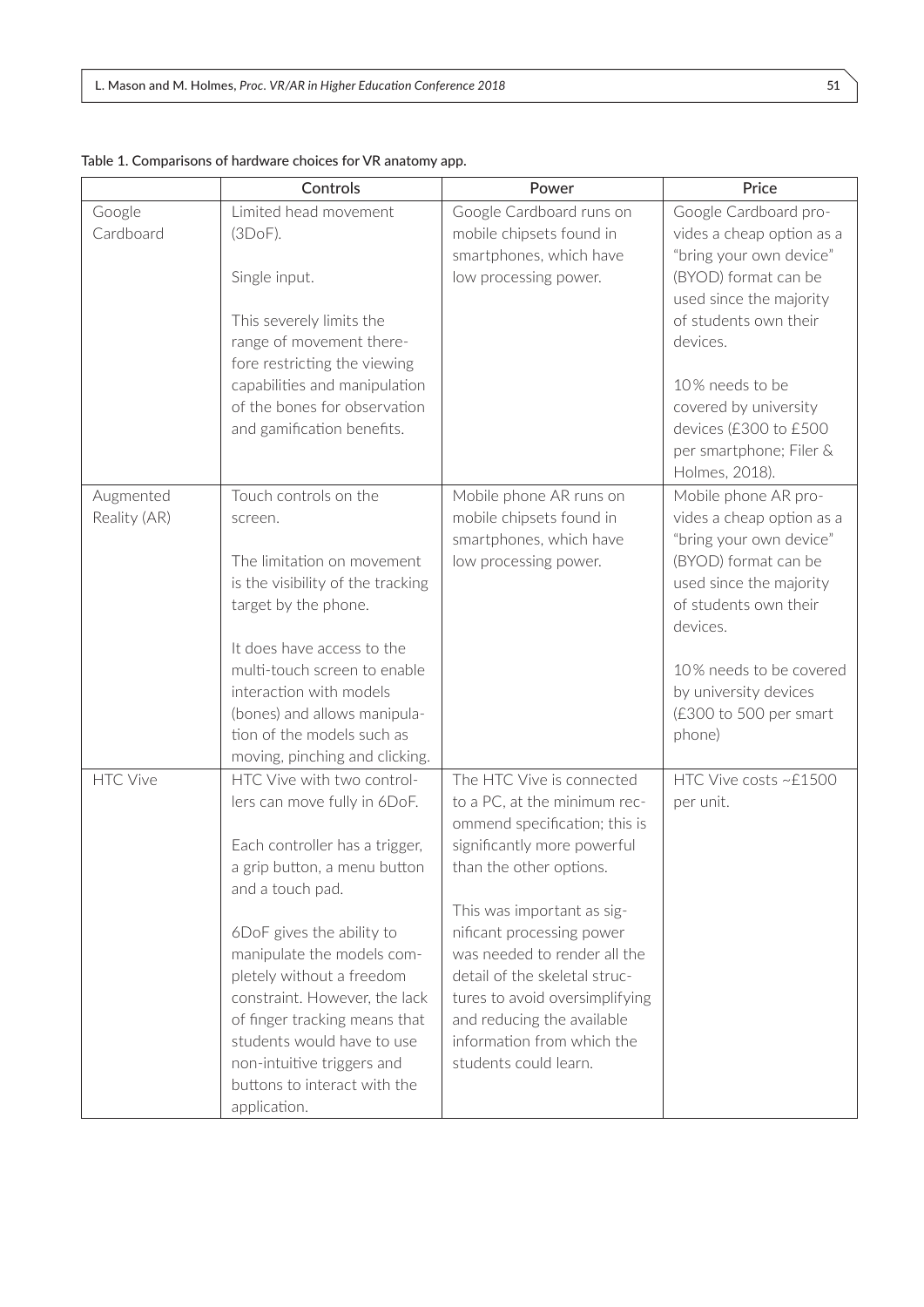would be confusing if not highly expensive to apply to Higher Education courses.

For the user interaction, free Software Development kits were available in the form of both SteamVR kit and Virtual Reality Tool Kit (VRTK). The SteamVR example, while useful at a low level of programming, needed to be changed for our use, whereas VRTK had an assembly skeleton, object gripping, teleporting and user interfaces which could be quickly repurposed. VRTK also provided the option of switching to alternative room scale VR devices which were in development at the time of the start of this project such as the Oculus Rift Touch, or the later released Windows Mixed Reality.

#### The anatomy data set

The following options were considered:

- 1. Commission a photogrammetry scan of the bones;
- 2. Buy an artist's representation of the body from a 3D model site, and,
- 3. Use the Japanese life science database BodyParts3D. The first method considered was to have a photogrammetry scan of the bones to get a highly accurate rendering of the human skeleton. After consultation with Alridge and Owen who work on the photogrammetry scans for digital Tudors (Owen, Boston, Aldridge, Johnston, & Loe, 2016), it was apparent that, while the results could be very life-like, there were ethical concerns to overcome with the sourcing of the biological

material and that the time required to photograph the body parts would amount to a full year of work. The artistic representation is commonly sold for a variety of prices on stores such as Turbo Squid. The main advantage of this source is that they are already prepared for real time rendering, some even on smartphones,

and may have animation already built in. The main disadvantage is that the models are not certified to be anatomically correct and are simplified (in many we found that small muscle groups were visibly missing or not separated).

The Japanese Life Science Database was recommended as it was already being used in the University's Medical School for creating 3D models. It is made up of a mixture of medical DICOM data and artistic rendering where the data is heavily detailed, making it suitable for our purpose. The main limitation with this selection is that the models are not computationally optimized. The skeleton alone is more than a million vertices, which will run well on a PC but would struggle to run on a mobile phone—it is

Creative Commons Attribution-ShareAlike 2.1 Japan (CC BY-SA 2.1 JP).

We ultimately chose to use the Japanese Life Science Database as it contains the appropriate level of detail, was available on open source and was free for use. Since we had already chosen the PC route we could cope with extra computational load provided by the finer detail of the database.

#### Development within chosen tools

In Unity the skeleton OBJ files were nested together under groups so that the breakdown of bones matched the course material (Figure 1). Those groups were given properties matching the VRTK example scenes so that they would snap to each other (this is known in the VRTK as snapping zones; Figure 2). An early request was to have bones assembled in any order and position, but after subsequently becoming aware about "fail faster" (Khanna, Guler, & Nerkar, 2015) it was taken into consideration that the faster a mistake was made the sooner the student could start learning the correct method. For the benefit of encouraging students in this approach we chose for the part to highlight and snap the part into place only if the part was in the right place, in theory this reinforced the learning quickly.

For the identification of bones we opted for a multiplechoice system which appeared as a "?" sign pointing to the body, and, when touched, a list of options appeared

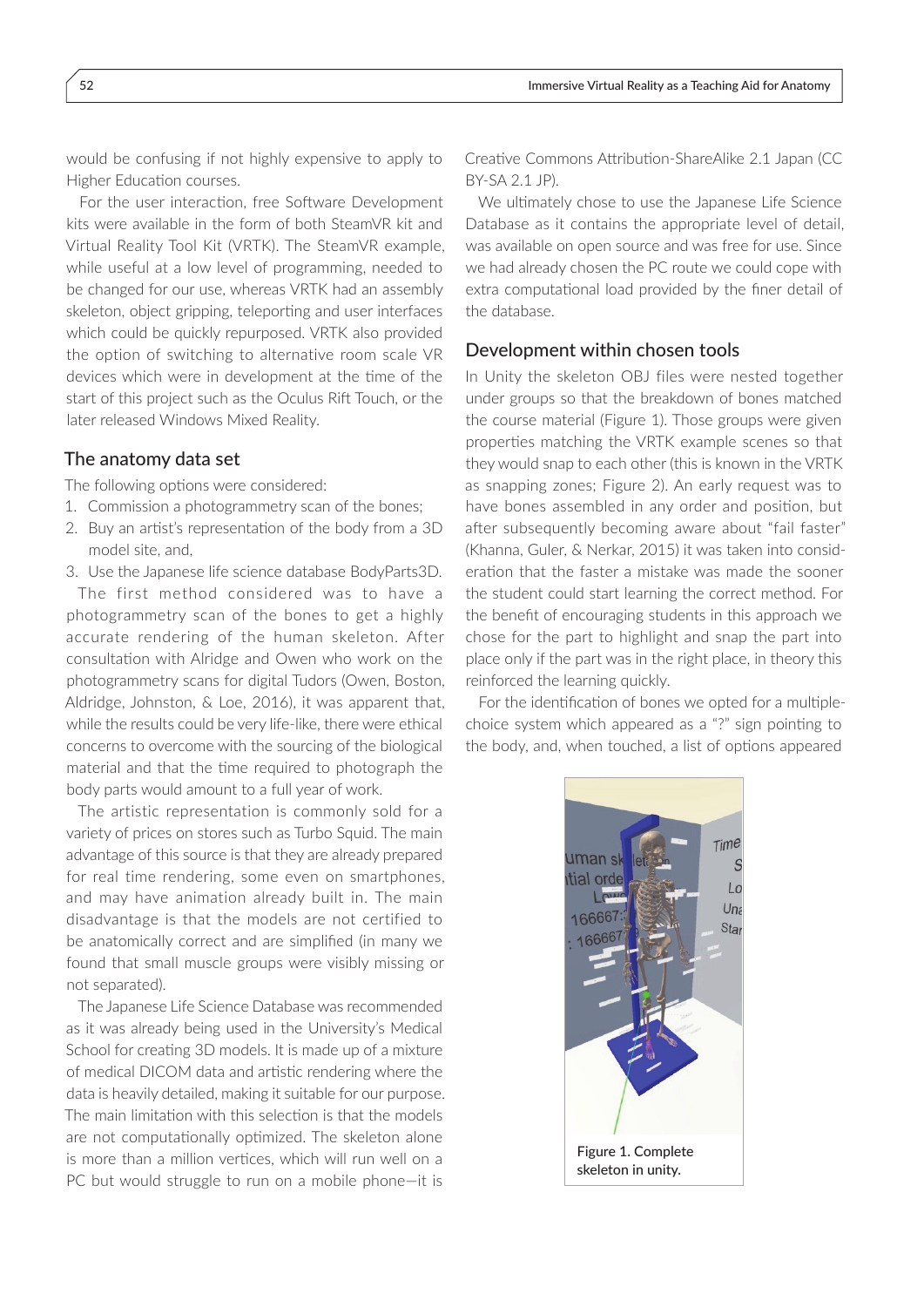

around the "?", normally containing 1 correct and 3 incorrect answers (Figure 3). If students chose the right answer the "?" was replaced with the correct answer and the background colour turned green; if the incorrect choice was made the background flashed red.

To encourage the students to complete all of the multiple-choice labelling questions, a timer was added (Figure 4) which stopped after all the model bones were attached and all the questions were answered, introducing a competitive element. To reduce random guessing in the multiple-choice questions, 30 seconds was added to the clock for choosing the incorrect labels. When the correct labels were selected 30 seconds were removed from the clock rewarding the students for the right answer. This allowed students to get a better time than they would otherwise, meaning that their score (final time) could be faster than their actual time therefore using a rewardbased rather than just a punishment system.

The initial aim of the project was to develop a VR platform which was fit for purpose. This process was assisted by user testing whenever we completed a new workable feature. The process of understanding user experience testing is explained by Norman (2002). VR presents some challenges with implementing all the key concepts of this process, such as affordances, signifiers, mapping, constraints, feedback and "conceptual model of a system" (Norman, 2002, p. 10). As VR devices are primarily visual and lack haptic feedback, it is difficult to cover all the psychological concepts mentioned in order to provide a realistic experience in all situations in VR. For example, in this context, "constraints" are hard to provide without limiting a range of motion. For example, students regularly cause bones to exist in the same space which either results in overlaying of parts or the bone to be knockedout of hand, rather than the more natural reaction force preventing this action. This is due to there being no force feedback to prevent the students from doing this, allowing this to mimic real life, this is a current challenge in VR. Also, there is no apparent weight in picking up an object such as a bone in VR. It is

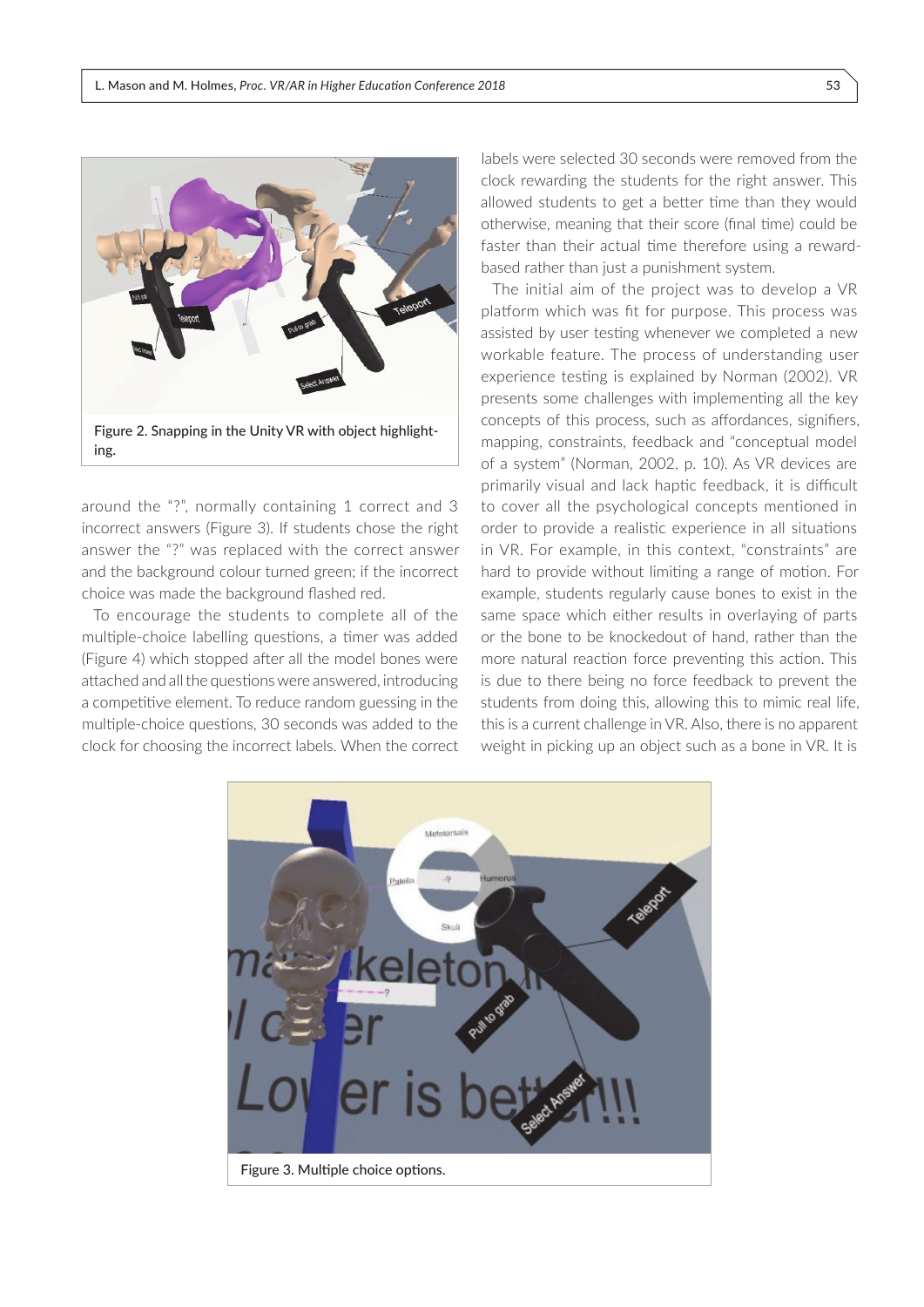

still possible to clearly apply the "affordances" (grabbing, moving, snapping), "signifiers" (signs to grab), "feedback" (highlighting on touch, vibrating of touch, changing colours to indicate a correct answer).

This user experience testing is standard in computer development. It gave users the opportunity to find issues and where possible make changes. Post-graduate students were recruited to test the application. These students were recruited from two distinct groups-the first group was a collection of Sports Science/Biology/ Forensic Science students who have an existing knowledge of human anatomy. In contrast the second group comprised Materials Science students who had little or no knowledge of human anatomy. It was expected that the beginners would show us where the most essential areas of anatomy knowledge were required, whereas the students with expertise would show where our teaching methods differed from their conceptual model of the system for skeletal anatomy. To confirm our sampling, we included a simple pre- and post-test with multiple choice questions to test their knowledge of anatomy and to see if there was a measurable benefit from using the current development iteration of the anatomy application in VR. The User-Interface testing showed improvement in the pre- post-test, which steadily increased as improvements were made to the programme and the 12 iterations before it was finalised.

For this project we specified that the programme ran on a minimum hardware of intel i5 with 8 GB of RAM, AMD 480RX and a HDD drive. The University VR standard specification is an i5 4 core with 16GB using a Nvidia 1070GTX, which is chosen on the grounds of being a high performance machine for 2016 (when the

project began) and that after 5–6 year of Mores Law this specification will be closer to the general hardware the students may be purchasing themselves by 2021–2022.

# Methods (Aims 2 and 3) **Participants**

The study participants were taken from a cohort of 42 first year undergraduate students studying Human Anatomy as a core module on a Medical Engineering degree scheme at a UK University. Study involvement was voluntary and not a summative assessment component of the module. As such, 9 students (21 %) chose to take part in the study. All participants provided written informed consent after receiving information about the study. The study was outlined to students during a lecture, but the module lecturer was not aware which students had agreed to participate.

#### Study design

The study was a randomized crossover design where students completed an assessment of their knowledge of skeletal anatomy before and after using the virtual reality platform and before and after studying from a set of written notes in a randomized order. The testing for the study took place in week 8 of an 11-week teaching semester where students had covered module content around the skeletal system in weeks 3–5. The module was assessed via an end of module examination, which took place approximately 7 weeks after the testing for the study. Following completion of the module participants were asked to complete a questionnaire about their opinions of the VR anatomy platform and their attitudes towards the use of VR in Higher Education more broadly. This consisted of a combination of yes/no, multiple choice and open-ended questions.

#### Procedures

After College Research Ethics Committee approval was granted, the study was outlined to students during a lecture. On arrival at the testing session all participants completed a baseline (pre-test) multiple choice test to establish their existing knowledge of the human skeletal system. The test consisted of 20 questions (200 maximum score) and participants were not given feedback regarding their responses. Following this, participants were randomly allocated to complete either the VR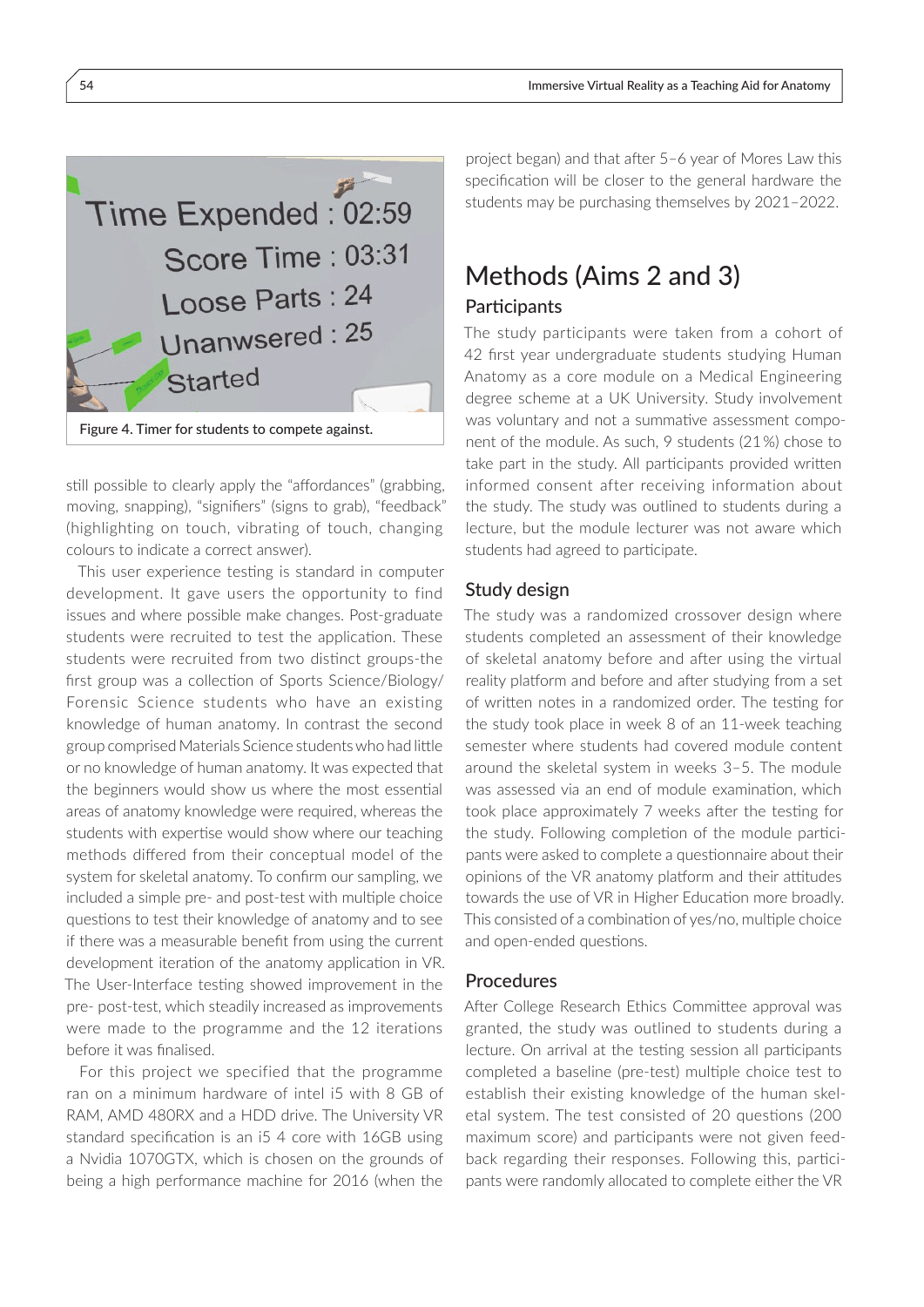anatomy platform task or to study from a set of written notes on the skeletal system for a 20-minute period. After completing this first task participants were then re-tested (mid-test) using a similar set of multiple choice questions before carrying out the second arm of the trial and repeating the test a final time (post-test).

#### VR anatomy platform task

The task assigned to participants in the VR anatomy platform was to assemble a human skeleton, beginning with the skull, from the series of bones which lay on the floor around them, in the virtual environment. The level of detail in the task was commensurate with the detail students were required to know on the module more widely so that some bones were grouped together rather than requiring individual identification and attachment (e.g. bones of the skull, individual vertebrae, carpals, tarsals, phalanges).

#### Data analysis

Initially all data was assessed for normality using the Shapiro-Wilk test. Given that all data was normally distributed, pre- mid- and post-trial test scores were analyzed using a one-way repeated-measures ANOVA. Independent samples T-tests were used to compare performance on the end of module examination between those students who had completed the VR platform and those who had not. Paired samples T-tests were used to compare students' performance on the Anatomy module against their performance on the remaining 5 modules completed during the same semester of teaching, as a measure of learning gain. Data is presented as mean (± SD). Significance was set at *P*< 0.05 and all data was analyzed using IBM SPSS Statistics (version 22.0). Questionnaire data was analysed using a combination of descriptive statistics and thematic analysis. Responses to yes/no and multiple choice questions were expressed as percentage values and open-ended questions were grouped into themes based on the nature of the response (positive or negative).

### Results User testing

There were number of issues found and consequently dealt with. The first issue was that the application was on an open plane; there were received reports of appre-

hension following the openness within the VR application, so it was changed into a room with four walls. We started with participants using the grip button on the Vive controller pick up the bones. However, it was hard to explain how to touch this button and users often held the controller incorrectly in attempts to press the button. Therefore, we changed this to allow participants to use the trigger instead which solved the problem.

Initially we had no sensory feedback when users were touching the bones, so users did not realize when they were interacting with the bone models. This was simply resolved by adding a vibration feedback to the controller.

In the beginning the room was spaced out and students had to "teleport" in VR to get the bones, however this was found to be confusing to new VR users and was removed in favour of a room scale experience of 2 m × 2 m where users physically moved around to place parts.

Early versions of the application had a game physics model simulating gravity and collisions; this resulted in items ending up on the floor where the VR tracking would often fail. The fix was to move to no gravity and have very high dampening of motion, so the objects would float in space for easy reach.

Occasionally some parts, when attached to each other, broke apart into writhing snakes. The solution for this was to improve the collision mesh by not relying on the mesh of the model and instead to add box, sphere and capsule colliders to enclose the model and dampen the motions to prevent run away physics.

A limitation in the authors' implementation of the attachment method meant that it was not possible to assemble the body in any possible direction and instead everything was attached from the skull down which occasionally led to frustration when the correct part would not attach if not following in the top down order. With no reasonable fix for this, we had to explain in the intervention to all participants that this could not be done.

While completing the user play testing the students were given initial instructions to use the VR controls, due to their lack of VR use before this point. We observed very different behaviours in the students; some would stand perfectly still while others would move freely around the VR space. When the students started interacting with the VR it became clear that there were different strategies taken to learning by each student. For example, when dealing with a bone they did not know, students used a number of distinct strategies to problem solve, these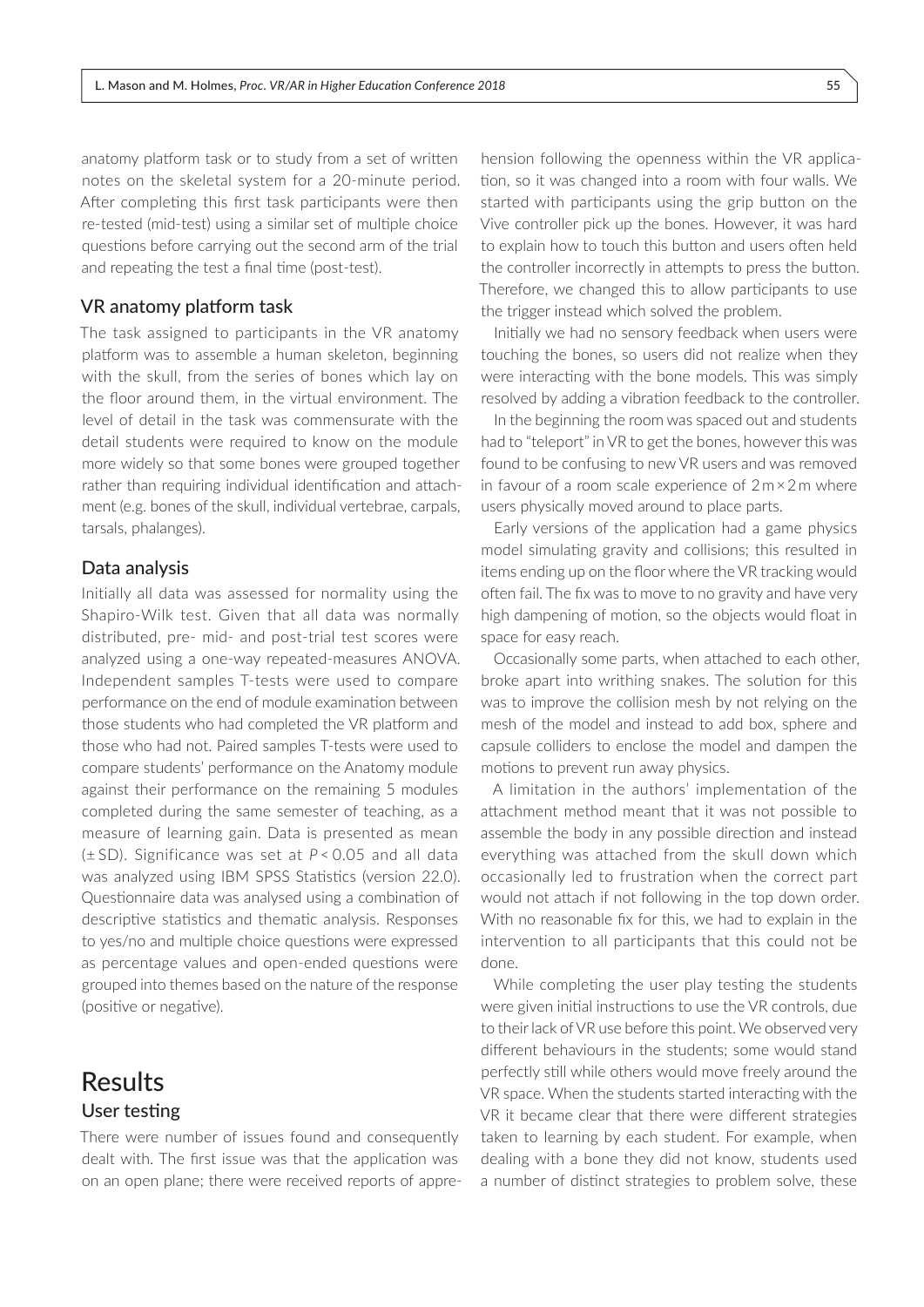included: running a part over the preassembled section expecting the part to lock into place (this was perhaps to be expected), not attaching parts they did not know out of fear of failure, repeatedly questioning the developer where the part went, looking for reassurance. In contrast, others would answer the labelling questions and then try and use the names to guess where the part went, which regularly resulted in the cervical vertebrate being placed in between the hips. If a student was stubborn they would force the parts together repetitively without considering that another bone was required. This often resulted in frustration and failure. Students would often grab the nearest part which led to a bias in that they assumed the nearest part was the next bit they needed. When students recognized trends such as ball in socket joints they would quickly complete all of the ball in socket joint tasks. Quite often the discovery of a new bone position resulted in incredulity. A common example was the existence of two bones in the forearm at which the author would take away the controllers and request students feel their own arms for clarification. Similarly, students also struggled with the realization that there are two bones in the lower leg, the author postulates that this is due to a cultural representation of the skeleton having only single bones in the lower leg and forearm, which could also be a consequence of low detail models making students think the conceptual understanding of a system is simpler than it actually is.

#### Test performance

None of the participants had previous VR experience. Participants took on average  $21.2 \pm 10.9$  minutes to complete the task in the VR platform. One participant failed to complete the VR task in its entirety. Data for the randomized pre- mid- post-skeletal system tests are shown in Figure 5. No significant difference was seen in test scores across the time points (*F*(2, 15.5) = 2.219, *P* = 0.141) although an improvement in test score of  $10±15%$  was shown following the use of the VR platform (*P* = 0.056), compared to 0 ± 12 % (*P* = 0.407) when students studied from the set of written notes.

#### Learning effects

Those who participated in the study and experienced the VR task performed significantly better on the end of module examination than those students who did not (69.1 ± 7.7 % and 52.5 ± 18.3 %. respectively, *P* = 0.012) (Table 2). Those who agreed to participate in the study



did however perform better on all modules they studied during the same semester  $(69.2 \pm 8.8\%$  and  $57.7 \pm 14.4$ , respectively, *P* = 0.028). When comparing performance on the Anatomy module with broader performance across the other modules studied, those who completed the VR task maintained their overall module average on the Anatomy module (–0.16 ± 10.00 %, *P* = 0.964), whereas those who did not complete the VR task performed significantly poorer on the Anatomy module than their combined average on their other modules (–5.21 ± 13.25 %*,* = 0.031).

#### Questionnaire data

Table 3 shows the responses given by participants to the questionnaire administered at the end of the module. Responses were positive with 100 % of respondents  $(N=7)$  agreeing that virtual reality apps have a place in university education and several responses to openended questions asking for more opportunities to carry out such tasks: *"I would like to use this often in various modules if possible! ";"The regular use of this",* and, *"I'm happy our course had this opportunity. Would be glad to participate in something like that again :)".*

## **Discussion**

The aims of this study were to investigate whether a specifically developed immersive VR platform in anatomy (Aim 1) could improve student learning and attainment in the subject area (Aim 2) and to ascertain students' thoughts and feelings about using VR in this way (Aim 3). The main finding was that although there was no statis-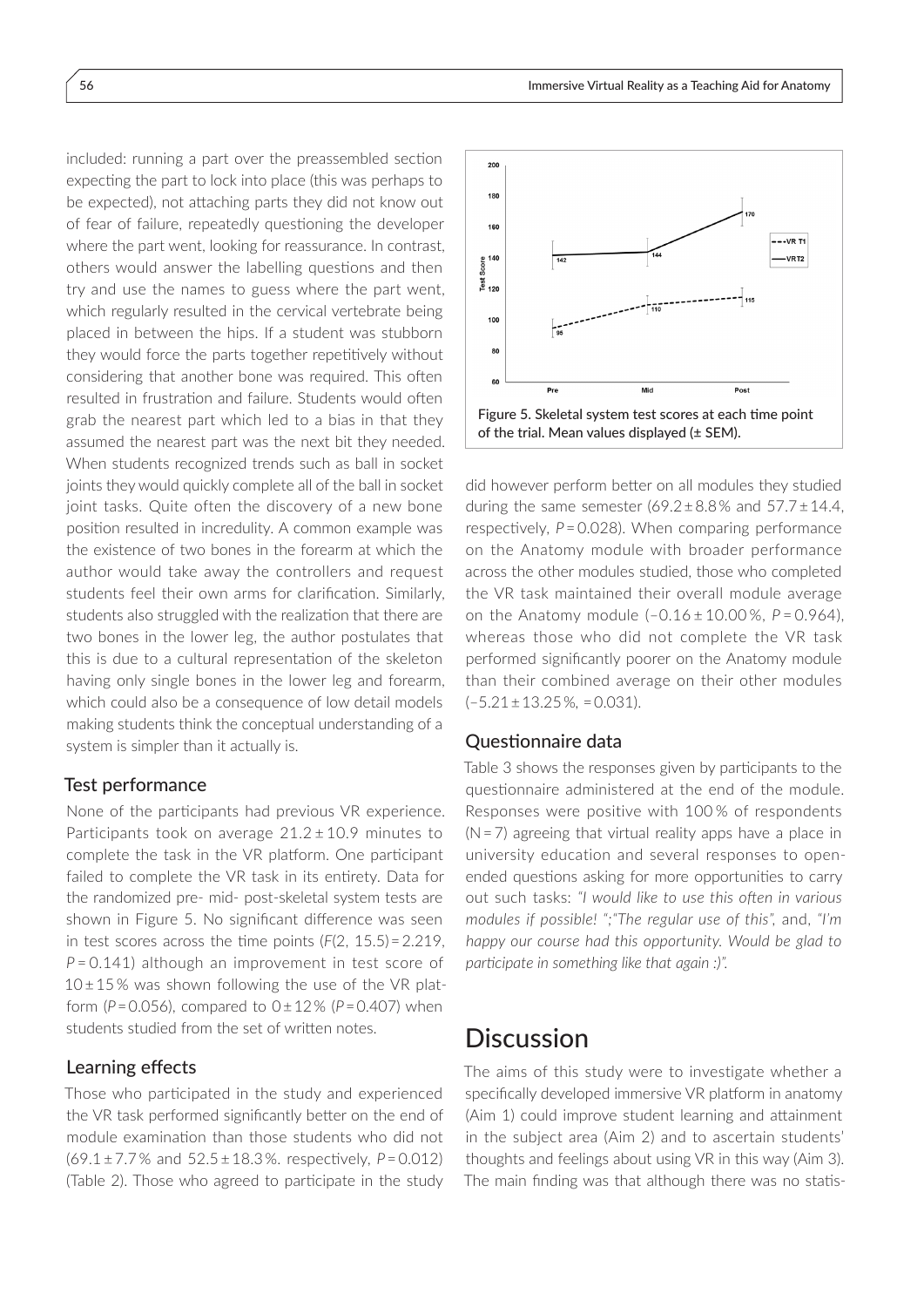|                | Exam mark       | Mean module mark  |                   |                      |
|----------------|-----------------|-------------------|-------------------|----------------------|
| VR participant | (Anatomy)       | (5 other modules) | % difference      | Sig. $(P=)$          |
| Yes $(N = 9)$  | $69.1 + 7.7$    | $69.2 \pm 8.8$    | $-0.16 \pm 10.0$  | 0.964                |
| $No (N = 33)$  | $52.5 \pm 18.3$ | $57.7 + 14.4$     | $-5.21 \pm 13.25$ | $0.031$ <sup>#</sup> |
| Sig. $(P=)$    | $0.012*$        | $0.028*$          |                   |                      |

Table 2. End of module examination performance (%).

\**P* is significant at *P* < 0.05, independent samples T-test; #*P* is significant at *P* < 0.05, Paired samples T-test.

tically significant short-term improvement in students' understanding of the skeletal system, those who participated in the VR task performed significantly better on the end of module exam than those who did not, potentially highlighting a longer-term benefit to completion of the task.

Following the successful development of the VR application the second aim was to assess its effectiveness on student learning in both the short- and longer-term. In the short-term a non-significant improvement of 10 ± 15 % was seen in test scores following a 21.2 ± 10.9 minute use of the VR application. This short-term change is likely due to the nature of the immediate feedback offered in the VR application when compared to using traditional written notes ( $0±12%$  change). The VR task was procedural in nature and with the addition of labelling questions allowed students to understand both the 3D spatial relationships between the structures and the terms associated with them. Merchant *et al.* (2012) suggest that when tasks are procedural, merely "providing knowledge of correct response is sufficient to further guide the learners on completing the instructional task." (p. 37). The underlying reason could be that since this is a procedural task, learners are able to explore various ways of accomplishing it, benefiting their learning. In the longer-term, students who participated in the VR task performed significantly better than students on the same module who had not participated. This is unsurprising as students self-selected to participate in the study which likely led to more engaged students opting to take part. To further investigate this explanation, students' marks on the end of module examination were compared to their average mark over the other five modules they studied during the same semester. As is consistent with previous patterns in those studying Medical Engineering at this UK University, the majority of students performed worse in Anatomy than in their other modules, however, those who had participated in the VR task were able to main-

tain a more consistent module mark suggesting a benefit above and beyond them being just the 'better' students. This finding is also consistent with those of Merchant *et al.* (2012); their meta-analysis concluded that VR based games had a similar effect on student learning whether they were assessed on knowledge gained immediately or at a later date. One potential explanation for this finding could be related to the spatial understanding required to complete the VR task. It has been suggested that VR learning environments allow learners to acquire knowledge with less cognitive effort than a more traditional learning process (Sweller, 1994; Chittaro & Ranon, 2007) and it has been shown that 'games' in VR have the highest level of 'learning outcome gains' over simulations and virtual worlds (Merchant *et al.*, 2012) offering potential explanation for the current study findings.

The final aim of the current study was to ascertain students' views on the developed VR application and on the use of VR in Higher Education more widely. The view of students who participated in the study was overwhelmingly positive. Students saw the benefit of using the VR application on their learning with 71.4 % agreeing that participating in the virtual reality project had helped their attainment on the module with much of this attributed to VR giving "a clearer visual perception of the bones" (83.0 %) and highlighting "areas unsure of" (16.7 %). This is consistent with research suggesting that anatomy education and understanding requires 3D spatial understanding of structures and the relationships between them (Levinson *et al.*, 2007; Preece *et al.*, 2013; Hackett & Proctor, 2016; Khot *et al.*, 2017). Promisingly, 100 % of students thought that VR had a place in their university education, which gives important support for the wider development of VR applications in education and the investment required as described in this paper.

In summary, the current study highlights the beneficial learning opportunity offered by immersive VR for the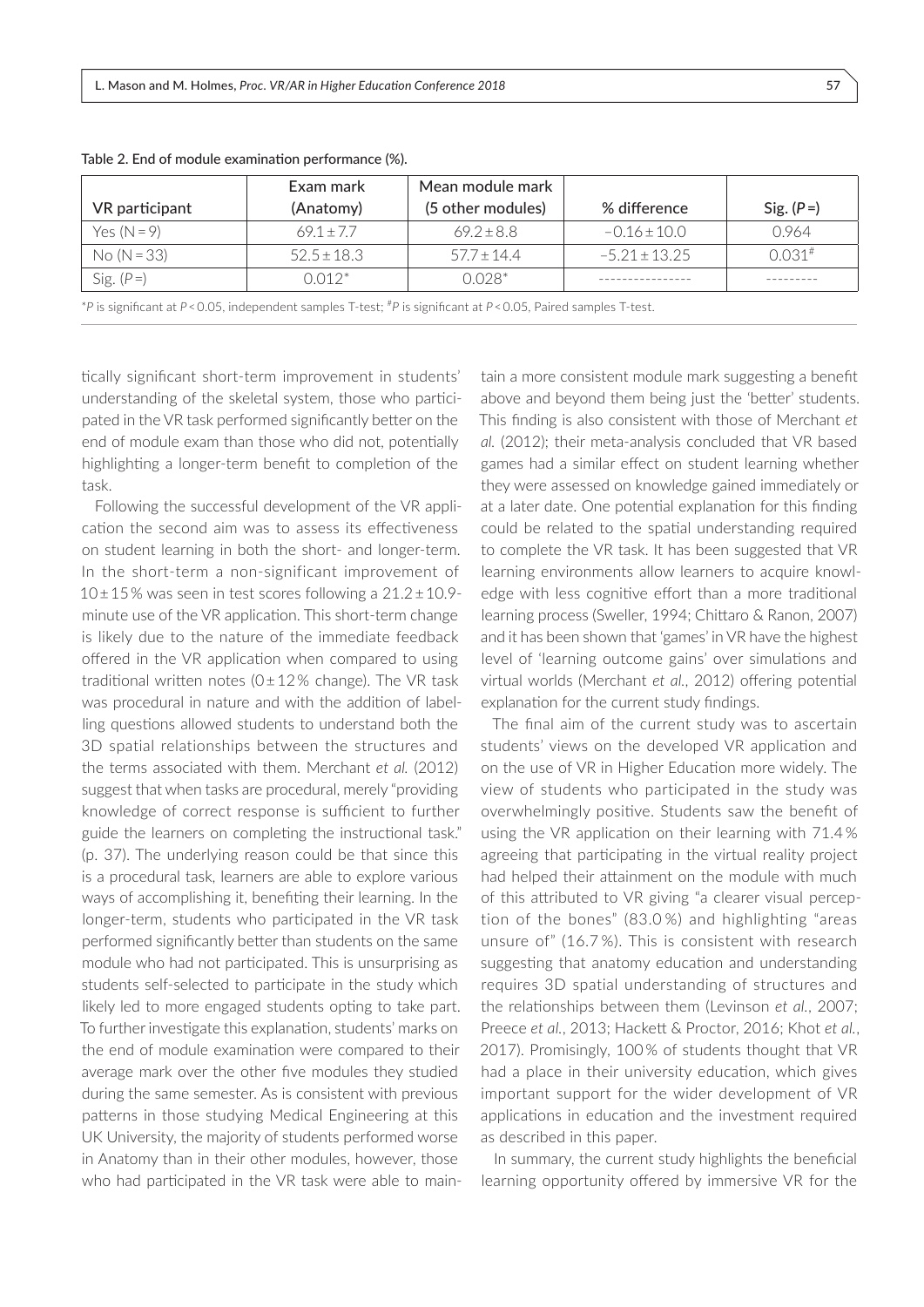| Table 3. Questionnaire responses ( $N = 7$ ). |  |
|-----------------------------------------------|--|
|-----------------------------------------------|--|

| Question                                                                                               | Responses (%)                                                                                                                                                                                                                          |                                              |                    |
|--------------------------------------------------------------------------------------------------------|----------------------------------------------------------------------------------------------------------------------------------------------------------------------------------------------------------------------------------------|----------------------------------------------|--------------------|
| Have you experienced virtual reality apps before?                                                      | Yes (0%)<br>No (100%)                                                                                                                                                                                                                  |                                              |                    |
| Do you feel virtual reality apps have a place in your<br>university education?                         | Yes (100%)<br>No (0%)                                                                                                                                                                                                                  |                                              |                    |
| What (if any) benefit do you think the app had on                                                      | Highlighted areas unsure of (16.7%)                                                                                                                                                                                                    |                                              |                    |
| your learning?                                                                                         | Gave a clearer visual perception of the bones (83.3%)                                                                                                                                                                                  |                                              |                    |
| Do you feel participating in the virtual reality project<br>has helped your attainment on this module? | Yes (71.4%)                                                                                                                                                                                                                            | No (0%)                                      | Don't know (28.6%) |
| Do you have any comments about your experience<br>of using the VR anatomy app?                         | "I'm happy our course had this opportunity. Would be<br>glad to participate in something like that again :)"                                                                                                                           |                                              |                    |
|                                                                                                        | "It was interesting and quite fun. It gave a clearer<br>image of how the bones fit together."                                                                                                                                          |                                              |                    |
|                                                                                                        | "Needed more bones to learn about"                                                                                                                                                                                                     |                                              |                    |
|                                                                                                        | "It was a good experience however many of the ques-<br>tions that were asked in the test did not relate to what<br>was in the VR"                                                                                                      |                                              |                    |
|                                                                                                        | "I would like to use this often in various modules if<br>possible!"                                                                                                                                                                    |                                              |                    |
| What would you like to see done differently?                                                           | "everything was okay"                                                                                                                                                                                                                  |                                              |                    |
|                                                                                                        | "More bones"                                                                                                                                                                                                                           |                                              |                    |
|                                                                                                        | "The questions in the online test did not marry up well<br>with the exercise of constructing the skeleton."                                                                                                                            |                                              |                    |
|                                                                                                        | "The regular use of this"                                                                                                                                                                                                              |                                              |                    |
| Are there any other areas of anatomy (or more<br>widely) that you would like to see in VR?             | "I think it would be interesting to look deeper in sys-<br>tems, for example I'm expecting cardiovascular and<br>respiratory systems being pretty hard. If we would<br>have VR exercise to make content clearer, would be<br>perfect." |                                              |                    |
|                                                                                                        |                                                                                                                                                                                                                                        | "Muscles! urinary system! Digestive system!" |                    |
|                                                                                                        |                                                                                                                                                                                                                                        | "Yes, maybe the next anatomy module"         |                    |
| "thank you :)"<br>Any other comments or useful feedback you'd like to<br>offer?                        |                                                                                                                                                                                                                                        |                                              |                    |
|                                                                                                        | "Great experience!"                                                                                                                                                                                                                    |                                              |                    |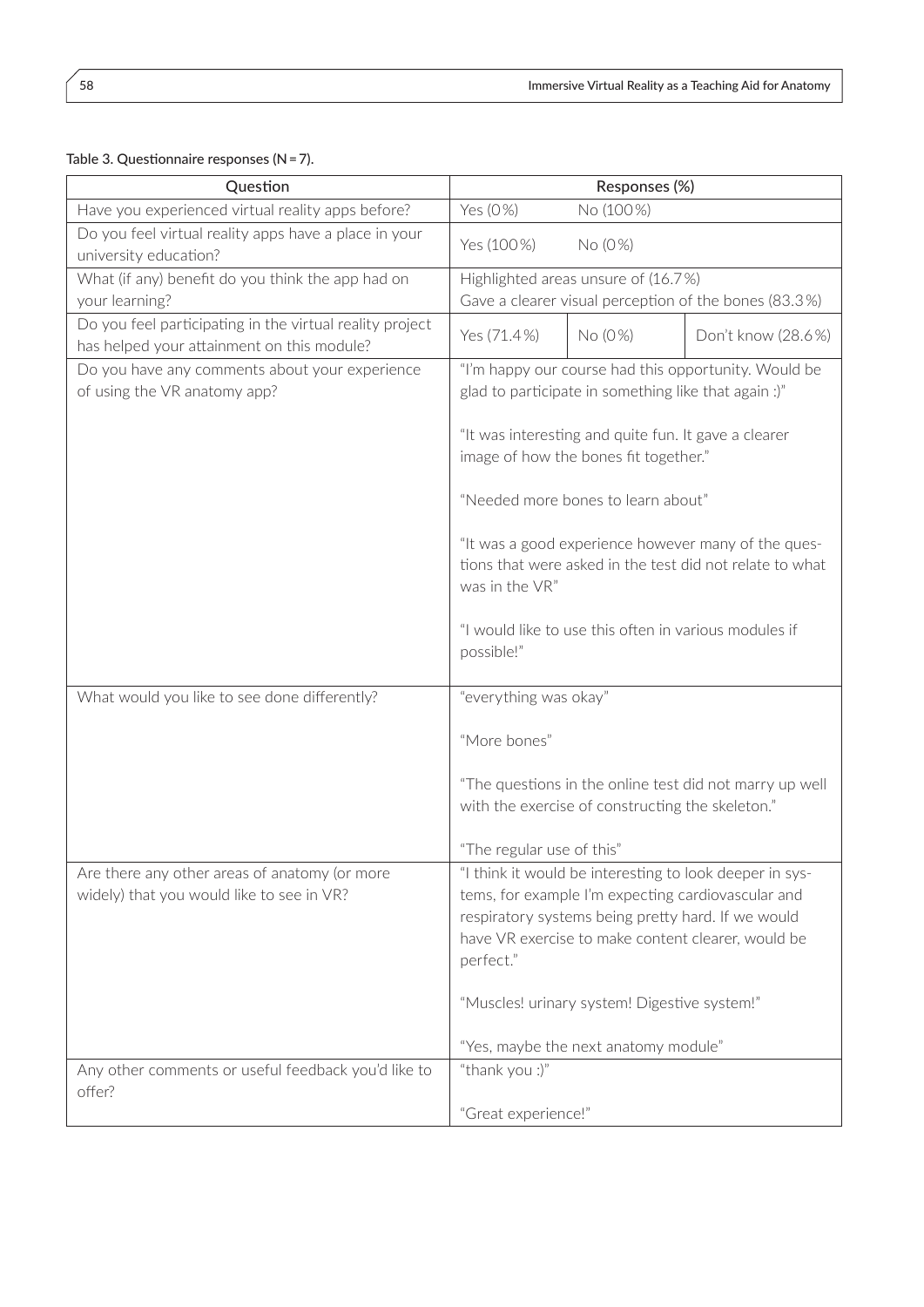study of human anatomy. The developmental process is discussed in detail, adding to the current technical support literature and aimed at supporting others to develop their own applications in this manner. Evidence is provided that using VR in this way, including elements of game, can improve students' learning in both the shortand longer-term. The current study thus concludes that students value and want to see VR as part of their Higher Education experience.

As both the VRTK tool kit was open and the anatomy database was opened this version of the project is available on the open Github for anyone to download and testing with any legally suitable copy of Unity (Available from:<https://github.com/SwanseaIMO/Assembly>).

# References

- Botezatu, M., Hult, H., Tessma, M.K., & Fors, U.G.H. (2010). Virtual patient simulation for learning and assessment: Superior results in comparison with regular course exams. *Medical Teacher, 32(10),* 845–850, <https://doi.org/10.3109/01421591003695287>
- Burdea, G.C., & Coiffet, P. (2003). *Virtual Reality Technology* (2nd ed.), New York: John Wiley & Sons.
- BodyParts3D, Copyright 2008 ライフサイエンス統合 データベースセンター licensed by CC表示一継承 2.1 日本[http://lifesciencedb.jp/bp3d/info\\_en/index.](http://lifesciencedb.jp/bp3d/info_en/index.html#For_repeaters) [html#For\\_repeaters](http://lifesciencedb.jp/bp3d/info_en/index.html#For_repeaters) [https://creativecommons.org/](https://creativecommons.org/licenses/by-sa/2.1/jp/deed.en_US) [licenses/by-sa/2.1/jp/deed.en\\_US](https://creativecommons.org/licenses/by-sa/2.1/jp/deed.en_US)
- Chittaro, L., & Ranon, R. (2007). Web3D technologies in learning, education and training: Motivations, issues, opportunities. *Computers & Education, 49*, 3-18.
- Codd, A.M., & Choudhury, B. (2011). Virtual reality anatomy: Is it comparable with traditional methods in the teaching of human forearm musculoskeletal anatomy. *Anatomical Sciences Education, 4*, 119–125. <https://doi.org/10.1002/ase.214>
- Filer, T., & Holmes, M. (2018). Using VR to increase student engagement and employability skills when teaching taxation. Retrieved on 17/01/2019 from: [https://apiar.org.au/?conference-paper=using-vr](https://apiar.org.au/?conference-paper=using-vr-to-increase-student-engagement-andemployability-skills-when-teaching-taxation)[to-increase-student-engagement-andemployability](https://apiar.org.au/?conference-paper=using-vr-to-increase-student-engagement-andemployability-skills-when-teaching-taxation)[skills-when-teaching-taxation](https://apiar.org.au/?conference-paper=using-vr-to-increase-student-engagement-andemployability-skills-when-teaching-taxation)
- Hackett, M., & Proctor M. (2016). Three-dimensional display technologies for anatomical education: A literature review. *Journal of Science Education and*

#### *Technology*, *25*, 641–654. [https://doi.org/10.1007/](https://doi.org/10.1007/s10956-016-9619-3) [s10956-016-9619-3](https://doi.org/10.1007/s10956-016-9619-3)

- Hariri, S., Rawn, C., Srivastava, S., Youngblood, P., & Ladd, A. (2004). Evaluation of a surgical simulator for learning clinical anatomy. *Medical Education*, *38*, 896–902.
- Johnston, A.N.B. (2010). Anatomy for nurses: Providing students with the best learning experience. *Nurse Education in Practice, 10(4),* 222–226. [https://doi.](https://doi.org/10.1016/j.nepr.2009.11.009) [org/10.1016/j.nepr.2009.11.009](https://doi.org/10.1016/j.nepr.2009.11.009)
- Khanna, R., Guler, I., & Nerkar, A. (2016). Fail often, fail big, and fail fast? learning from small failures and R&D performance in the pharmaceutical industry. *Academy of Management Journal, 59(2),* 436–459. <https://doi.org/10.5465/amj.2013.1109>
- Khot, Z., Quinlan, K., Norman, G.R., & Wainman, B. (2013). The relative effectiveness of computerbased and traditional resources for education in anatomy. *Anatomical Sciences Education, 6*, 211–215.
- Levinson, A.J., Weaver, B., Garside, S., McGinn, H., & Norman G.R. (2007). Virtual reality and brain anatomy: A randomised trial of e‐learning instructional designs. *Medical Education*, *41*, 495–501. [https://doi.](https://doi.org/10.1111/j.1365-2929.2006.02694.x) [org/10.1111/j.1365-2929.2006.02694.x](https://doi.org/10.1111/j.1365-2929.2006.02694.x)
- Lim, K.H.A., Loo, Z.Y., Goldie, S.J., Adams, J.W., & McMenamin, P.G. (2016). Use of 3D printed models in medical education: A randomized control trial comparing 3D prints versus cadaveric materials for learning external cardiac anatomy. *Anatomical Sciences Education, 9,* 213–221. [https://doi.](https://doi.org/10.1002/ase.1573) [org/10.1002/ase.1573](https://doi.org/10.1002/ase.1573)
- Loftin, B., Wang, L., Baffes, P., & Hua, G. (1988). An intelligent training system for space shuttle flight controllers. *Telematics and Informatics, 5(3),* 151-161. [https://doi.org/10.1016/S0736-5853\(88\)80020-0R](https://doi.org/10.1016/S0736-5853(88)80020-0R)
- McLachlan, J.C., & Patten, D. (2006). Anatomy teaching: Ghosts of the past, present and future*. Medical Education, 40*, 243–253.
- McMenamin, P. G. (2008). Body painting as a tool in clinical anatomy teaching. *Anatomical Sciences Education, 1,* 139–144. [https://doi.org/10.1002/](https://doi.org/10.1002/ase.32) [ase.32](https://doi.org/10.1002/ase.32)
- Merchant, Z., Goetz, E.T., Cifuentes, L., Keeney-Kennicutt, W., Trina, D., & Davis, J. (2014). Effectiveness of virtual reality-based instruction on students' learning outcomes in K-12 and higher education: A meta-analysis. *Computers &*